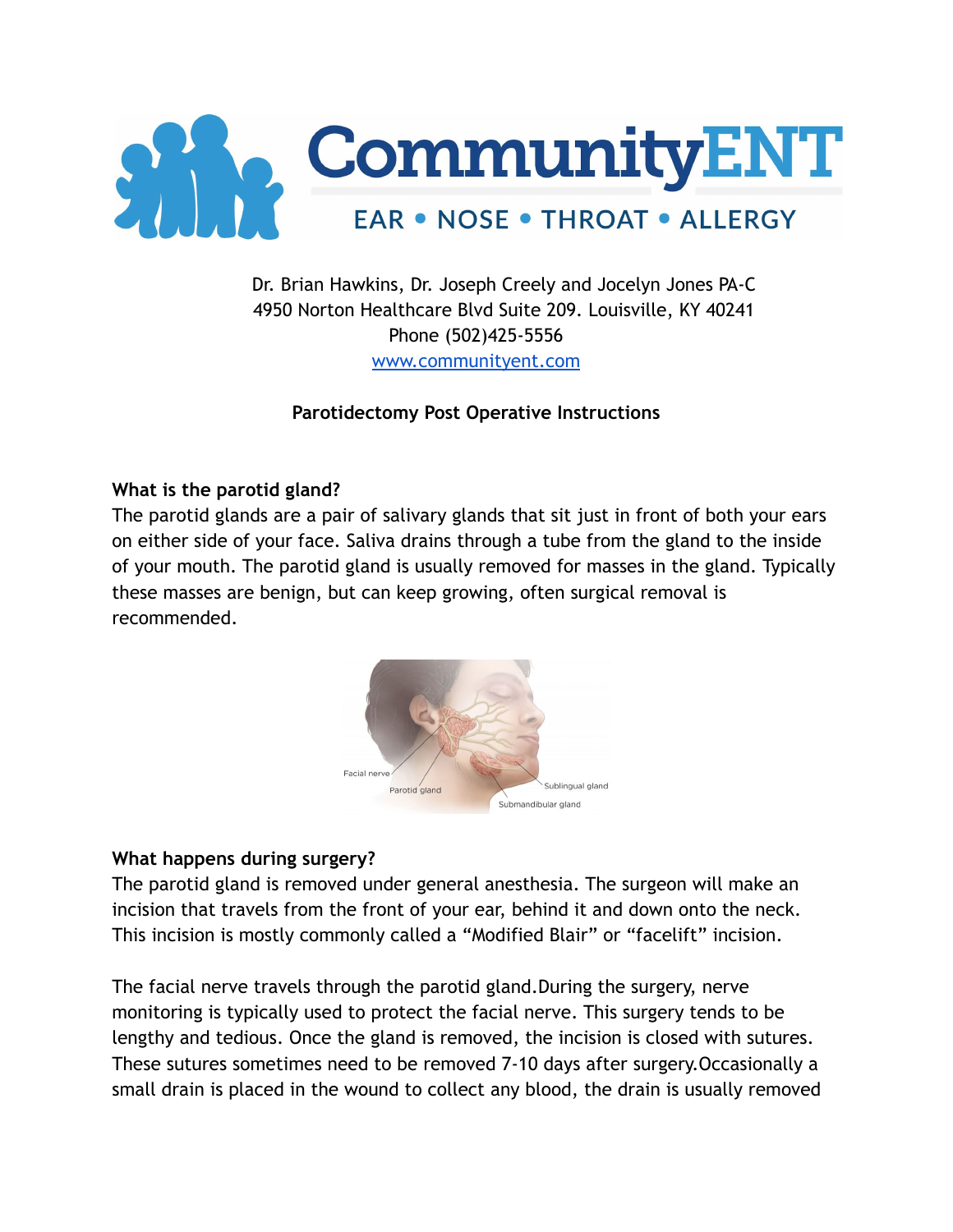within 24 hours of surgery. This procedure takes 2-3 hours and usually a patient goes home a few hours after surgery

## **What are the possible complications?**

Bleeding and Infection are possible with any surgery Sometimes saliva can leak out of a wound, this is called a salivary fistula. Typically with time, this resolves. Dry mouth can happen,however you have several salivary glands and usually most people do not notice any decrease in saliva. You can also get a collection of saliva under the skin. If this happens, typically the saliva has to be drained off the skin and sometimes the wound reopened.

Nerve damage is the most important complication. The facial nerve has several branches and any branch can be damaged during this operation. That could cause temporary or permanent paralysis of some of the muscles that move your face. This paralysis could cause: trouble closing your eye, wrinkling your nose, raising your eyebrows, an asymmetrical smile or crooked smile. If one of these nerves is damaged, it can cause temporary or permanent deficits. Approximately 30% of patients will have some weakness. Every effort is made to try to preserve these branches, but sometimes the branches may need to be sacrificed in the case of a cancerous tumor.

If your eye will not shut, there is risk to the dryness of the cornea of the eye. Artificial tears and ointment might be necessary. The eyelid may need to be taped shut at night for sleep.

Another possible complication is commonly referred to as "crocodile tears" or "gustatory sweating" the nerves that link the salivary producing areas to the parotid sometimes link up with the nerves that control sweating of the skin. This can cause facial sweating during meals.

# **What can I expect after surgery?**

Most patients can go home after surgery with pain medicine.The incision is typically swollen and tender. Face and throat pain are common in the first 2 weeks after surgery. Usually the scar heals well and is barely visible over time. Drains will be removed usually 1-3 days after surgery.